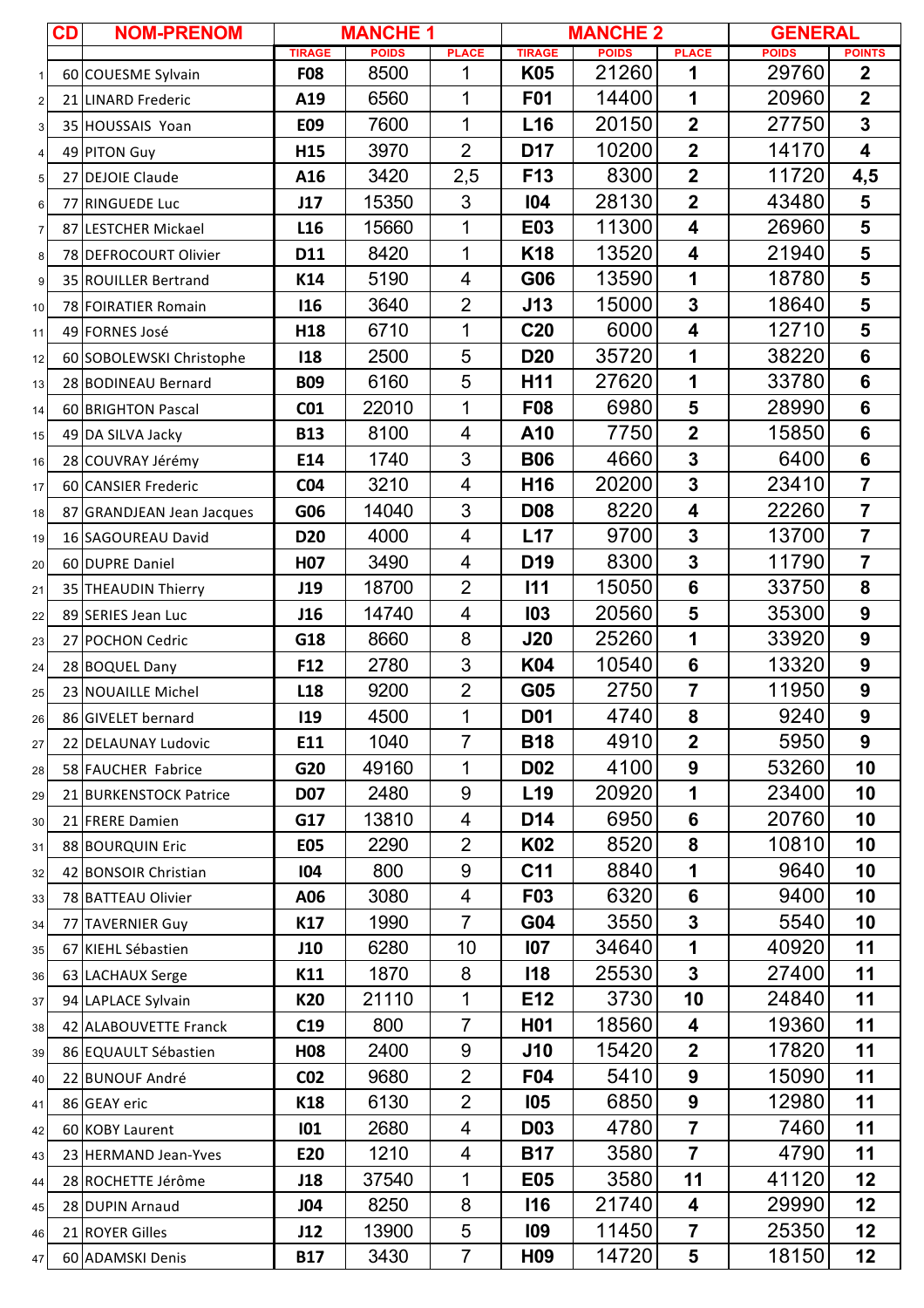| 48       | 28 LAFONT Stéphane                         | D <sub>13</sub> | 3550        | 5                    | K <sub>15</sub> | 9300         | $\overline{7}$                | 12850         | 12       |
|----------|--------------------------------------------|-----------------|-------------|----------------------|-----------------|--------------|-------------------------------|---------------|----------|
| 49       | 44 REVERSEAU Patrick                       | 103             | 1660        | $6\phantom{1}6$      | <b>J05</b>      | 10890        | $6\phantom{1}$                | 12550         | 12       |
| 50       | 60 BRIGHTON Jean-Luc                       | <b>F06</b>      | 3860        | $\overline{2}$       | <b>K08</b>      | 7980         | 10                            | 11840         | 12       |
| 51       | 86 WILLIOT Thierry                         | L04             | 6760        | 3                    | E16             | 4180         | $\boldsymbol{9}$              | 10940         | 12       |
| 52       | 36 DOUCET Jean-Marc                        | <b>B01</b>      | 3300        | 8                    | A08             | 4580         | $\overline{\mathbf{4}}$       | 7880          | 12       |
| 53       | 44 AVERTY Christophe                       | D <sub>18</sub> | 3300        | 7                    | <b>B10</b>      | 3640         | 5                             | 6940          | 12       |
| 54       | 85 GANDEMER Dominique                      | K04             | 2770        | 6                    | G16             | 3150         | $6\phantom{a}$                | 5920          | 12       |
| 55       | 60 CATHELIN Christophe                     | C13             | 300         | 11                   | H <sub>10</sub> | 20480        | $\overline{2}$                | 20780         | 13       |
| 56       | 35 FISCHER Germain                         | <b>B19</b>      | 2140        | 12                   | A01             | 11140        | 1                             | 13280         | 13       |
| 57       | 60 KLINUSKI Philippe                       | E16             | 350         | 8                    | K03             | 11820        | 5                             | 12170         | 13       |
| 58       | 78 GOUILLEUX manu                          | L01             | 3620        | 8                    | G08             | 3360         | 5                             | 6980          | 13       |
| 59       | 85 CAILLAUD Yannick                        | A12             | 3420        | 2,5                  | F14             | 4250         | 11                            | 7670          | 13,5     |
| 60       | 44 FAUCHER Claude                          | H <sub>20</sub> | 1850        | 10                   | J <sub>02</sub> | 14320        | $\overline{\mathbf{4}}$       | 16170         | 14       |
| 61       | 87 CHALUMEAU Georges                       | A11             | 1640        | 8                    | H <sub>18</sub> | 13980        | $6\phantom{a}$                | 15620         | 14       |
| 62       | 37 BENQUET Daniel                          | A18             | 1880        | $\overline{7}$       | F05             | 5660         | $\overline{7}$                | 7540          | 14       |
| 63       | 27 DUPUIS Franck                           | C11             | 1800        | $6\phantom{1}6$      | F18             | 5450         | 8                             | 7250          | 14       |
| 64       | 58 LAGARDE Jérôme                          | <b>C20</b>      | 3790        | 3                    | A17             | 2710         | 11                            | 6500          | 14       |
| 65       | 36 GRAFF Emilien                           | D <sub>16</sub> | 2660        | 8                    | <b>B03</b>      | 3620         | $6\phantom{a}$                | 6280          | 14       |
| 66       | 76 LACOMME Daniel                          | 114             | 1410        | $\overline{7}$       | <b>C06</b>      | 4720         | $\overline{7}$                | 6130          | 14       |
| 67       | 44 FAUCHER Pierre                          | K15             | 3250        | 5                    | G17             | 2050         | $\boldsymbol{9}$              | 5300          | 14       |
| 68       | 58 DANTAS Patrick                          | <b>B05</b>      | 9140        | 3                    | H <sub>12</sub> | 10120        | 12                            | 19260         | 15       |
| 69       | 22 CORBEL Alain                            | <b>B06</b>      | 5220        | $6\phantom{1}6$      | H <sub>03</sub> | 13180        | 9                             | 18400         | 15       |
| 70       | 44 HOUSSAIS Stéphane                       | D19             | 7580        | $\overline{2}$<br>11 | L11             | 2810<br>9100 | 13<br>$\overline{\mathbf{4}}$ | 10390<br>9900 | 15       |
| 71       | 45 BOULANGER Phiippe                       | F <sub>15</sub> | 800<br>6020 | 3                    | L12<br>E11      | 3100         | 12                            | 9120          | 15<br>15 |
| 72       | 67 SCHAEFFER Lionel                        | K19<br>102      | 720         | 10                   | <b>D04</b>      | 7300         | 5                             | 8020          | 15       |
| 73       | 16 MARIE Thierry                           | E03             | 240         | 10                   | L20             | 7710         | 5                             | 7950          | 15       |
| 74       | 85 BROSSEAU Sébastien<br>88 MIGNON Yannick | F11             | 1320        | $\overline{7}$       | L <sub>18</sub> | 5160         | 8                             | 6480          | 15       |
| 75<br>76 | 76 GLEMAUD Jean Jacques                    | F <sub>19</sub> | 500         | 13                   | K11             | 15540        | $\overline{\mathbf{3}}$       | 16040         | 16       |
| 77       | 28 DUPIN Dominique                         | G19             | 9950        | $\overline{7}$       | <b>C01</b>      | 2300         | 9                             | 12250         | 16       |
| 78       | 21 BECK Pierre                             | <b>B02</b>      | 10220       | 1                    | A04             | 1460         | 15                            | 11680         | 16       |
| 79       | 28 GARNIER Olivier                         | C15             | 350         | 9                    | A02             | 4030         | $\overline{7}$                | 4380          | 16       |
| 80       | 16 LAINE Sébastien                         | F17             | 1230        | 8                    | <b>B09</b>      | 2840         | 8                             | 4070          | 16       |
| 81       | 76 MENNERAY Régis                          | L09             | 520         | 16                   | E01             | 23940        |                               | 24460         | 17       |
| 82       | 77 EDOUARD COMBE Fabien                    | <b>B07</b>      | 9820        | $\overline{2}$       | F <sub>19</sub> | 3080         | 15                            | 12900         | 17       |
| 83       | 37 PINEAU Alain                            | G13             | 5840        | 9                    | C <sub>15</sub> | 3700         | 8                             | 9540          | 17       |
| 84       | 31 FEDOU Jacques                           | <b>F07</b>      | 240         | 16                   | <b>B19</b>      | 8030         | 1                             | 8270          | 17       |
| 85       | 28 LAILLER Daniel                          | F <sub>20</sub> | 2660        | 4                    | K <sub>17</sub> | 4060         | 13                            | 6720          | 17       |
| 86       | 49 HORREAU Paul                            | F <sub>18</sub> | 2460        | 5                    | L10             | 2840         | 12                            | 5300          | 17       |
| 87       | 28 RICHARDEAU Michel                       | L <sub>19</sub> | 1680        | 13                   | G11             | 3400         | 4                             | 5080          | 17       |
| 88       | 37 GORCE Pierre                            | <b>D03</b>      | 1100        | 13                   | <b>B20</b>      | 3970         | $\overline{\mathbf{4}}$       | 5070          | 17       |
| 89       | 27 LEGENDRE Pascal                         | J11             | 2800        | 15                   | E18             | 15370        | 3                             | 18170         | 18       |
| 90       | 16 GEANTY Mathieu                          | C <sub>14</sub> | 510         | 8                    | H <sub>06</sub> | 11440        | 10                            | 11950         | 18       |
| 91       | 35 LECONTE Eric                            | G15             | 2620        | 16                   | C <sub>17</sub> | 8600         | $\overline{\mathbf{2}}$       | 11220         | 18       |
| 92       | 72 ROUVRAIS Gaétan                         | <b>D10</b>      | 3420        | 6                    | <b>K07</b>      | 5260         | 12                            | 8680          | 18       |
| 93       | 60 LOMBARDIN Thierry                       | H11             | 3000        | $\overline{7}$       | D <sub>18</sub> | 3950         | 11                            | 6950          | 18       |
| 94       | 44 BOUBENNEC Vincent                       | <b>B04</b>      | 2100        | 13                   | A16             | 4580         | 5                             | 6680          | 18       |
| 95       | 76 FIERS Cédric                            | A04             | 2900        | 5                    | F16             | 3740         | 13                            | 6640          | 18       |
| 96       | 23 MAREIX Serge                            | 108             | 430         | 13                   | C <sub>10</sub> | 5220         | 5                             | 5650          | 18       |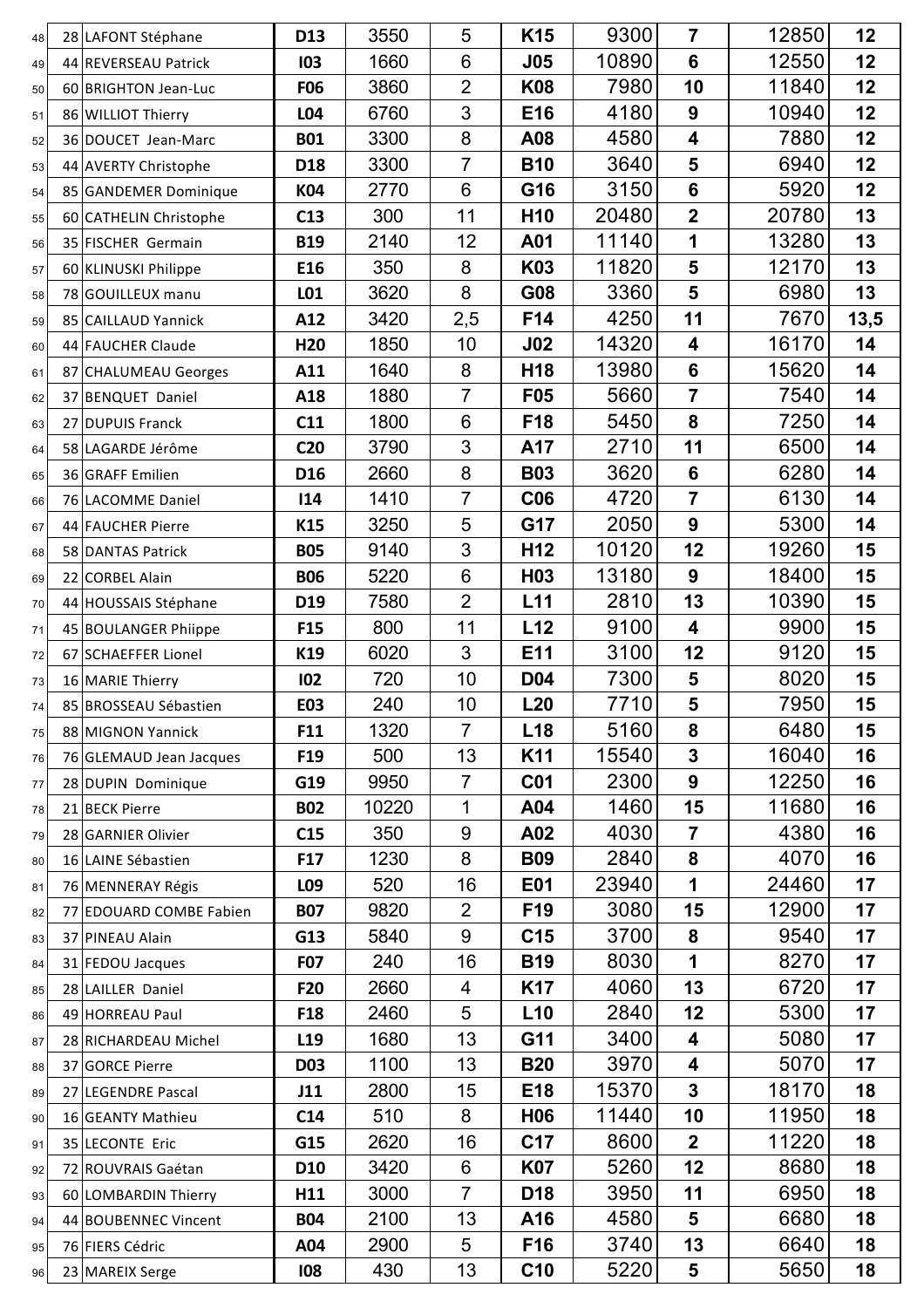| 97         |    | 28 SALLES Joël                            | L <sub>20</sub>          | 3950           | $\overline{7}$   | G12                                | 1430        | 11                      | 5380         | 18       |
|------------|----|-------------------------------------------|--------------------------|----------------|------------------|------------------------------------|-------------|-------------------------|--------------|----------|
| 98         |    | 85 RENAUDIER Laurent                      | L07                      | 3080           | 10               | G19                                | 2240        | 8                       | 5320         | 18       |
| 99         |    | 72 SAINTES Jean-Jacques                   | 120                      | 3630           | 3                | <b>C02</b>                         | 1260        | 15                      | 4890         | 18       |
| 100        |    | 28 BICHON Pascal                          | C17                      | 240            | 12               | A09                                | 4540        | $6\phantom{a}$          | 4780         | 18       |
| 101        | 27 | LECONTE Sébastien                         | G01                      | 20740          | $\overline{2}$   | C <sub>03</sub>                    | 1040        | 17                      | 21780        | 19       |
| 102        |    | 78 NOIRET Hervé                           | <b>F03</b>               | 100            | 17               | K20                                | 15940       | $\mathbf 2$             | 16040        | 19       |
| 103        |    | 28 MAURICE Thierry                        | G08                      | 10910          | 6                | D <sub>10</sub>                    | 3200        | 13                      | 14110        | 19       |
| 104        |    | 31 BERNEZIER René                         | A02                      | 2590           | 6                | H04                                | 9100        | 13                      | 11690        | 19       |
| 105        |    | 86 BEAUVILLIAN Daniel                     | <b>CO3</b>               | 2450           | 5                | H <sub>20</sub>                    | 8800        | 14                      | 11250        | 19       |
| 106        |    | 28 GALEGO Manuel                          | 107                      | 590            | 12               | <b>J19</b>                         | 10300       | 7                       | 10890        | 19       |
| 107        |    | 89 CROZE Jean Michel                      | <b>B11</b>               | 1340           | 16               | A18                                | 7320        | 3                       | 8660         | 19       |
| 108        |    | 3 DARCON Patrick                          | <b>B10</b>               | 1400           | 15               | F07                                | 7090        | 4                       | 8490         | 19       |
| 109        |    | 49 BODIER Ludovic                         | <b>B08</b>               | 2700           | 9                | F15                                | 5000        | 10                      | 7700         | 19       |
| 110        |    | 23 PERES Etienne                          | K10                      | 330            | 17               | <b>G07</b>                         | 7330        | $\overline{\mathbf{2}}$ | 7660         | 19       |
| 111        |    | 35 THEAUDIN alan                          | H <sub>09</sub>          | 3920           | 3                | D <sub>16</sub>                    | 2640        | 16                      | 6560         | 19       |
| 112        |    | 27 VLNA René                              | L03                      | 4970           | 6                | G15                                | 770         | 13                      | 5740         | 19       |
| 113        |    | 44 EMERIEAU Joel                          | F10                      | 810            | 10               | L <sub>07</sub>                    | 4880        | $\boldsymbol{9}$        | 5690         | 19       |
| 114        | 27 | <b>DUPUIS Romain</b>                      | F01                      | 980            | 9                | L13                                | 4300        | 10                      | 5280         | 19       |
| 115        |    | 22 LOWES Bruno                            | K12                      | 1830           | $\boldsymbol{9}$ | G09                                | 1540        | 10                      | 3370         | 19       |
| 116        |    | 77 LEDEUX Bernard                         | E02                      | 1180           | 5                | L14                                | 2060        | 14                      | 3240         | 19       |
| 117        |    | 49 FOIN Gilbert                           | <b>JO5</b>               | 100            | 18               | E02                                | 19160       | $\overline{\mathbf{2}}$ | 19260        | 20       |
| 118        |    | 72 GEORGES Daniel                         | G07                      | 2490           | 17               | C <sub>19</sub>                    | 6360        | 3                       | 8850         | 20       |
| 119        |    | 72 BRETON Thierry                         | A05                      | $\overline{0}$ | 17               | F12                                | 7640        | 3                       | 7640         | 20       |
| 120        |    | 79 MATHE Pascal                           | L06                      | 6320           | 5                | G13                                | 480         | 15                      | 6800         | 20       |
| 121        |    | 69 PATIN Pierre                           | D15                      | 4240           | 3                | K <sub>12</sub>                    | 2000        | 17                      | 6240         | 20       |
| 122        |    | 60 BOURGEOIS Gérard                       | C16                      | 100            | 14               | H <sub>13</sub>                    | 13740       | $\overline{7}$          | 13840        | 21       |
| 123        |    | 37 POTIER Philippe                        | <b>JO8</b>               | 8300           | $\overline{7}$   | <b>I10</b>                         | 4260        | 14                      | 12560        | 21       |
| 124        |    | 49 PAPIN Benjamin                         | <b>JO3</b>               | 7650           | 9                | <b>I15</b>                         | 4780        | 12                      | 12430        | 21       |
| 125        |    | 36 ROGIER Fabien                          | <b>JO6</b>               | 5750           | 13               | E13                                | 4450        | 8                       | 10200        | 21       |
| 126        | 87 | DOUDET Lionel                             | D01                      | 1860           | 10               | K <sub>13</sub>                    | 7260        | 11                      | 9120         | 21       |
| 127        |    | 42 EXBRAYAT Guy                           | L <sub>14</sub>          | 6570           | 4                | <b>E06</b>                         | 480<br>6350 | 17                      | 7050<br>6750 | 21       |
| 128        |    | 16 OUVRARD Bruno                          | K07                      | 400            | 16<br>5          | E <sub>19</sub><br>CO <sub>4</sub> | 1200        | 5<br>16                 | 4420         | 21<br>21 |
| 129        |    | 60 MEUNUEL Julien                         | H <sub>0</sub> 2         | 3220<br>280    | 10               | L05                                | 3790        | 11                      | 4070         | 21       |
| 130        |    | 49 DIXNEUF Jérôme<br>44 MIRAILLES Martial | <b>E08</b><br><b>JO9</b> | 11800          | 6                | <b>101</b>                         | 3380        | 16                      | 15180        | 22       |
| 131        | 77 | <b>RINGOT Philippe</b>                    | G12                      | 5360           | 10               | <b>J09</b>                         | 7420        | 12                      | 12780        | 22       |
| 132<br>133 |    | 22 GILLARD Sébastien                      | <b>E07</b>               | 180            | 13               | K <sub>19</sub>                    | 8180        | 9                       | 8360         | 22       |
| 134        |    | 86 CROCHU Christian                       | E13                      | 90             | 16               | L15                                | 7660        | 6                       | 7750         | 22       |
| 135        | 44 | TESSIER Jérôme                            | L <sub>13</sub>          | 610            | 15               | E20                                | 4680        | $\overline{7}$          | 5290         | 22       |
| 136        | 71 | <b>CAMUS-ALBA Richard</b>                 | <b>B12</b>               | 2660           | 10               | A14                                | 2300        | 12                      | 4960         | 22       |
| 137        |    | 60 MASSON Pascal                          | K09                      | 1780           | 10               | G01                                | 960         | 12                      | 2740         | 22       |
| 138        | 35 | <b>ORHAN Mickael</b>                      | <b>E04</b>               | 1080           | 6                | L <sub>01</sub>                    | 1480        | 16                      | 2560         | 22       |
| 139        |    | 31 LARCADE Francis                        | 117                      | 690            | 11               | C <sub>14</sub>                    | 1840        | 11                      | 2530         | 22       |
| 140        | 85 | MARECHAUX Nicolas                         | G02                      | 11820          | 5                | <b>J04</b>                         | 3890        | 18                      | 15710        | 23       |
| 141        |    | 94 GRAS Grégory                           | <b>I15</b>               | $\mathbf 0$    | 18               | J17                                | 12330       | 5                       | 12330        | 23       |
| 142        |    | 3 BUISSON Sébastien                       | 111                      | 340            | 15               | <b>J18</b>                         | 10000       | 8                       | 10340        | 23       |
| 143        |    | 36 MEILLAUD Jérôme                        | G11                      | 4860           | 11               | C <sub>18</sub>                    | 1780        | 12                      | 6640         | 23       |
| 144        | 77 | <b>BOCCHINI Alexandre</b>                 | CO <sub>7</sub>          | 140            | 13               | A19                                | 2790        | 10                      | 2930         | 23       |
| 145        |    | 33 BATTAULT Lucien                        | A07                      | 380            | 13               | H <sub>19</sub>                    | 11420       | 11                      | 11800        | 24       |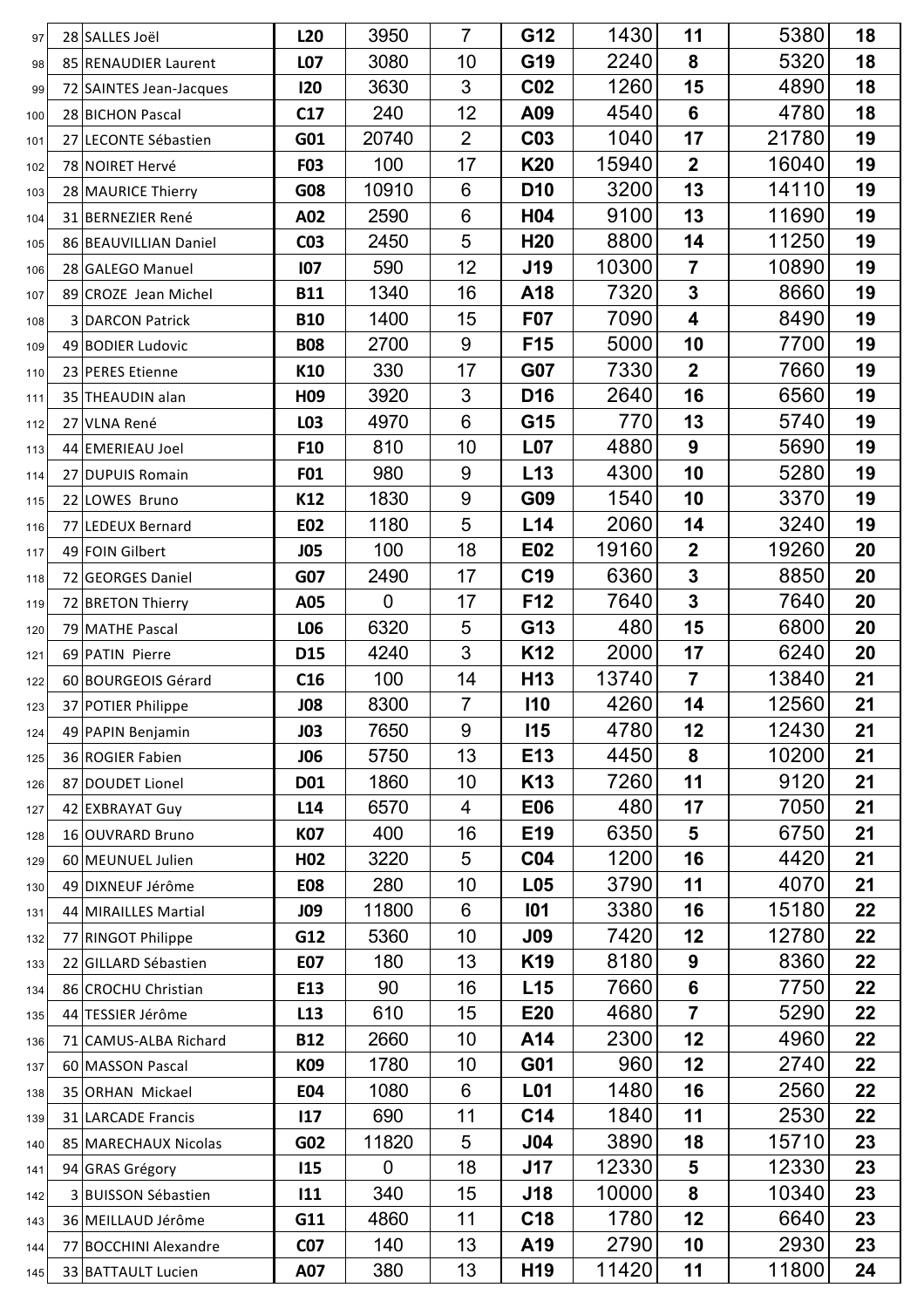| 146 |    | 77 HEULARD Gérard      | G04             | 3100             | 13             | <b>J11</b>      | 8100           | 11              | 11200 | 24 |
|-----|----|------------------------|-----------------|------------------|----------------|-----------------|----------------|-----------------|-------|----|
| 147 |    | 89 POULIZAC Daniel     | H <sub>06</sub> | 490              | 18             | <b>C08</b>      | 5100           | $6\phantom{1}6$ | 5590  | 24 |
| 148 |    | 28 QUERNEC Jean-Luc    | L <sub>10</sub> | $\mathbf 0$      | 18             | <b>E07</b>      | 4790           | $6\phantom{1}$  | 4790  | 24 |
| 149 |    | 72 COEURET Bernard     | A17             | 1160             | 10             | F09             | 3160           | 14              | 4320  | 24 |
| 150 |    | 67 BRUCKER Christian   | 109             | 320              | 16             | <b>J16</b>      | 9800           | 9               | 10120 | 25 |
| 151 |    | 78 THIBAUVILLE Julien  | L08             | 2830             | 12             | E10             | 2690           | 13              | 5520  | 25 |
| 152 |    | 63 BOREL Jean Pierre   | <b>E06</b>      | $\boldsymbol{0}$ | 18             | L <sub>08</sub> | 5450           | $\overline{7}$  | 5450  | 25 |
| 153 |    | 21 NICOLLE Régis       | G09             | 2710             | 15             | C <sub>16</sub> | 2220           | 10              | 4930  | 25 |
| 154 |    | 60 DURONSOY Valentin   | H14             | 2510             | 8              | <b>D06</b>      | 2340           | 17              | 4850  | 25 |
| 155 |    | 28 QUONIOU Jean-Pierre | L02             | 2930             | 11             | G14             | 500            | 14              | 3430  | 25 |
| 156 |    | 27 LEPILLER Serge      | H <sub>10</sub> | 3000             | $6\phantom{1}$ | <b>C07</b>      | 0              | 19              | 3000  | 25 |
| 157 |    | 77 BOCCHINI Angélo     | F02             | 1720             | 6              | K14             | 340            | 19              | 2060  | 25 |
| 158 | 27 | <b>DEPEZ Gérard</b>    | E15             | 240              | 10             | <b>B12</b>      | 1320           | 15              | 1560  | 25 |
| 159 |    | 16 FONTAINE Denis      | C12             | 0                | 18             | H14             | 13500          | 8               | 13500 | 26 |
| 160 |    | 22 LE CLEZIO Philippe  | <b>JO1</b>      | 6050             | 11             | 108             | 3450           | 15              | 9500  | 26 |
| 161 |    | 60 TAVAUX Patrick      | K02             | 150              | 18             | 114             | 7690           | 8               | 7840  | 26 |
| 162 |    | 49 ROLAND Stéphane     | G03             | 2980             | 14             | <b>D05</b>      | 3300           | 12              | 6280  | 26 |
| 163 |    | 16 LAFFORT Serge       | C <sub>09</sub> | 0                | 18             | A11             | 3720           | 8               | 3720  | 26 |
| 164 |    | 23 DEPALLE Daniel      | A03             | $\overline{0}$   | 17             | A20             | 3660           | 9               | 3660  | 26 |
| 165 |    | 27 LEFEBVRE Sébastien  | <b>D08</b>      | 1060             | 14             | <b>B05</b>      | 2400           | 12              | 3460  | 26 |
| 166 |    | 78 NIGON philippe      | C18             | 330              | 10             | A05             | 1110           | 16              | 1440  | 26 |
| 167 |    | 85 BABIN Stéphane      | <b>B18</b>      | 2200             | 11             | H <sub>05</sub> | 5870           | 16              | 8070  | 27 |
| 168 |    | 49 BODIER André        | J13             | 880              | 17             | <b>120</b>      | 6170           | 10              | 7050  | 27 |
| 169 |    | 77 GAVINET David       | H <sub>12</sub> | 800              | 17             | <b>D09</b>      | 4090           | 10              | 4890  | 27 |
| 170 |    | 49 MAILLARD Gwenael    | H <sub>03</sub> | 1440             | 13             | C <sub>05</sub> | 1520           | 14              | 2960  | 27 |
| 171 |    | 58 FAUCHER Angélique   | E10             | 20               | 18             | <b>B07</b>      | 2700           | 9               | 2720  | 27 |
| 172 |    | 7 MARION Alain         | F <sub>16</sub> | 680              | 12             | L <sub>03</sub> | 1650           | 15              | 2330  | 27 |
| 173 |    | 33 SABOUA André        | 112             | 1320             | 8              | C <sub>09</sub> | 400            | 19              | 1720  | 27 |
| 174 |    | 27 ONILLON Frederic    | 106             | 50               | 18             | J08             | 8490           | 10              | 8540  | 28 |
| 175 |    | 72 HOMMET Gilles       | <b>JO2</b>      | 5920             | 12             | E14             | 510            | 16              | 6430  | 28 |
| 176 |    | 31 THOMAS Daniel       | L <sub>12</sub> | 3590             | 9              | E09             | $\overline{0}$ | 19              | 3590  | 28 |
| 177 |    | 86 FLUCKIGER Raymond   | D <sub>09</sub> | 265              | 18             | <b>B16</b>      | 2600           | 10              | 2865  | 28 |
| 178 |    | 60 DROCOURT Jérôme     | E19             | 80               | 17             | <b>B11</b>      | 2510           | 11              | 2590  | 28 |
| 179 |    | 3 LANGAGNE André       | A15             | 960              | 11             | H <sub>02</sub> | 1270           | 17              | 2230  | 28 |
| 180 |    | 44 AVERTY André        | A08             | 1490             | 9              | H <sub>15</sub> | 560            | 19              | 2050  | 28 |
| 181 |    | 72 TEISSIER Patrick    | L <sub>15</sub> | 760              | 14             | E17             | 1290           | 14              | 2050  | 28 |
| 182 |    | 85 MARTIN Mickael      | K08             | 850              | 12             | G10             | 460            | 16              | 1310  | 28 |
| 183 |    | 22 HENRY Pascal        | H <sub>17</sub> | 820              | 16             | J14             | 7100           | 13              | 7920  | 29 |
| 184 |    | 63 DOMAS Christophe    | H01             | 1290             | 15             | J <sub>03</sub> | 6000           | 14              | 7290  | 29 |
| 185 |    | 58 GIRARD Sébastien    | J15             | 1300             | 16             | 117             | 4600           | 13              | 5900  | 29 |
| 186 |    | 27 SEVESTE Alain       | K05             | 200              | 18             | 102             | 5420           | 11              | 5620  | 29 |
| 187 |    | 35 HOUSSAIS Yvon       | H <sub>04</sub> | 1300             | 14             | D11             | 2690           | 15              | 3990  | 29 |
| 188 |    | 49 CUREAU Laurent      | E18             | 120              | 15             | K10             | 3200           | 14              | 3320  | 29 |
| 189 |    | 27 LE CANN Hubert      | D <sub>06</sub> | 460              | 16             | <b>B08</b>      | 1800           | 13              | 2260  | 29 |
| 190 |    | 88 PERRY Michel        | K01             | 1140             | 11             | <b>E08</b>      | 320            | 18              | 1460  | 29 |
| 191 |    | 94 BOCCHINI Adrien     | C10             | 40               | 15             | H07             | 6140           | 15              | 6180  | 30 |
| 192 |    | 35 ORHAN Antoine       | H19             | 1590             | 11             | <b>J01</b>      | 2720           | 19              | 4310  | 30 |
| 193 | 27 | <b>DECOIN Bernard</b>  | <b>B20</b>      | 0                | 18             | F17             | 4000           | 12              | 4000  | 30 |
| 194 |    | 86 FLORIMONT Jean      | D14             | 1020             | 15             | K06             | 2720           | 15              | 3740  | 30 |